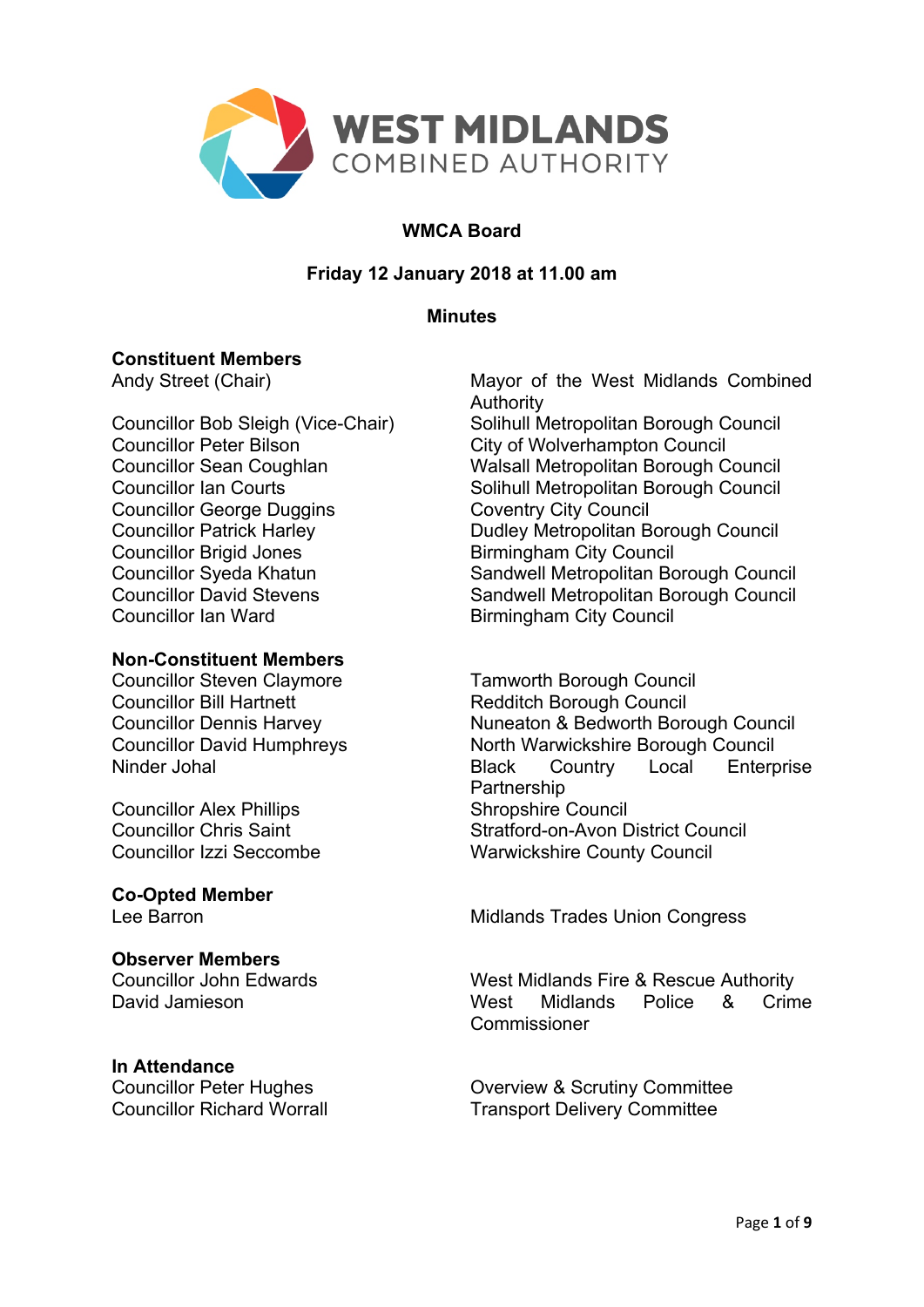#### **Item Title**

**No.**

### **133. Apologies for Absence**

Apologies for absence were received from Jonathan Browning, Councillor Steve Eling, Councillor Paul Moore, Tim Pile, Councillor Roger Lawrence, Councillor Peter Nutting, Councillor Michael Stokes and Stewart Towe.

### **134. Chair's Remarks (if any)**

- (i) The Mayor congratulated Councillor Dennis Harvey who had been awarded an OBE for political service in Warwickshire and Phil Loach who had been awarded the Queen's Fire Service Medal for distinguished service in the Queen's New Year Honours.
- (ii) The Mayor congratulated Birmingham City Council and all those that had been involved in the successful bid to host the Commonwealth Games in 2022.

### **135. Minutes - 8 December 2017**

The minutes were agreed as a correct record, subject to amendments to the list of those in attendance and to minute no. 115 ('Devolution Deal Update') to reflect the undertaking given by the Police & Crime Commissioner to participate in discussions with the Mayor regarding proposals contained within the Devolution Deal for the Mayor to become responsible for the powers currently exercised by the Commissioner from May 2020.

The resolution passed at the last meeting to submit the Midland Metro Wednesbury to Brierley Hill Extension Transport & Works Act Order to the Secretary of State for Transport in accordance with the approved project delivery schedule, to refresh powers of compulsory acquisition in respect of land and interests in land required to implement the scheme, subject to a confirmation by Government of funding for the scheme, was re-affirmed by way of unanimous second resolution.

#### **136. Forward Plan**

The forward plan was noted, with the addition of a report on 'One Public Estate' to be added to the agenda for the meeting on 9 February 2018.

#### **137. The Cohesion & Integration Portfolio**

The board received an update from Henry Kippin, Director of Public Service Reform, on the role and remit of the Cohesion & Integration portfolio responsibility area.

The Cohesion & Integration portfolio sat within the broader public service reform workstream, which was focussed on whole-place collaboration that built on the region's strengths, and sought to add value from the WMCA, rather than overlaying or replicating that statutory role of local authorities within communities. The report identified the vision for the portfolio and a work plan that would deliver this, including establishing an Inclusive Growth Unit and commissioning a robust piece of external work from civil society that would help shape the portfolio area.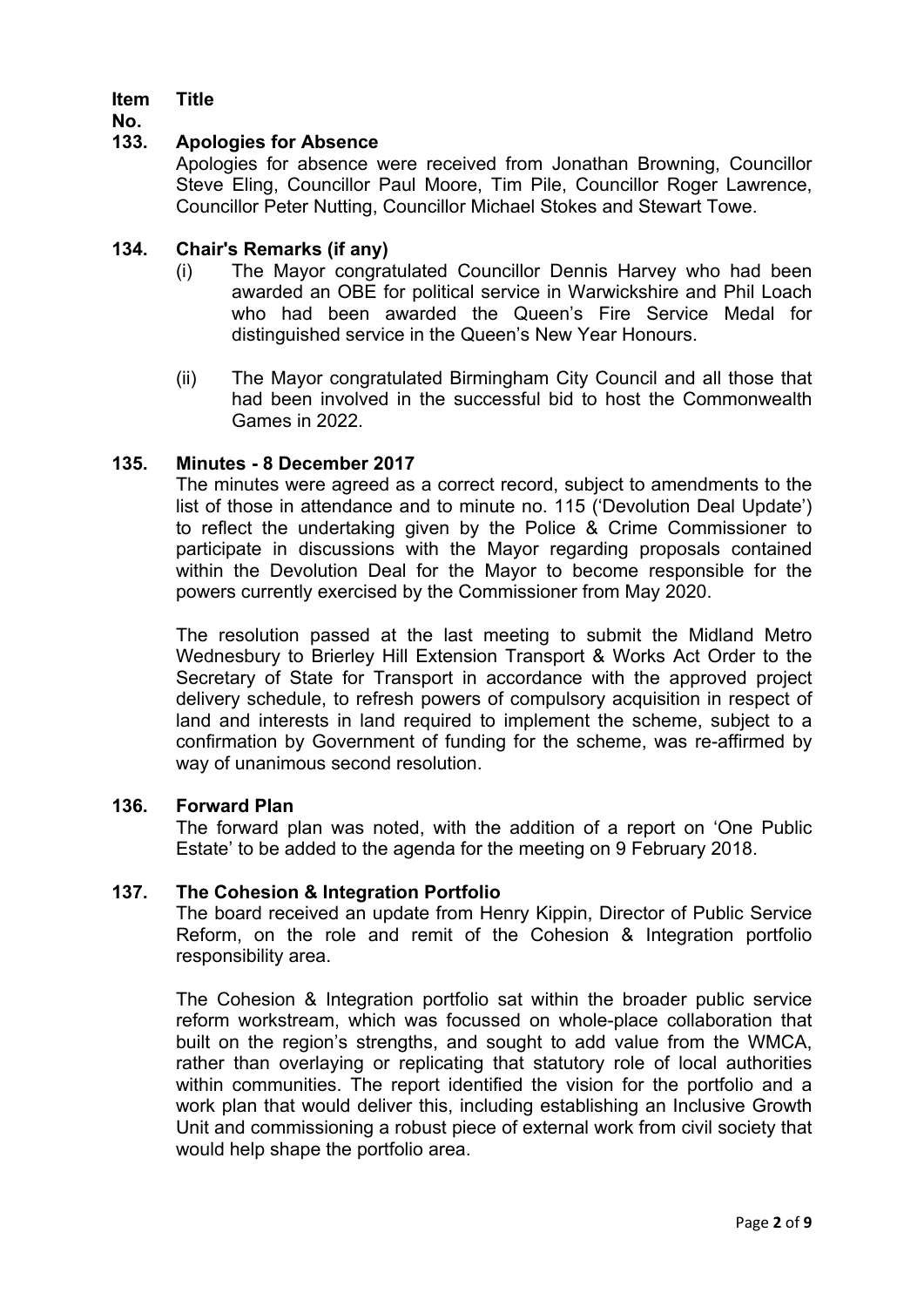Councillor Ian Ward stressed the importance of ensuring that the work being proposed did not duplicate that already being undertaken by local authorities. He also wished to see the wider adoption of the living wage as defined by the Living Wage Foundation amongst employers. Lee Barron welcomed the report and the role it could play in providing the foundations for inclusive growth. Councillor Bob Sleigh noted that the accountability of the proposed Inclusive Growth Unit could be via either the Public Sector Reform Board or the Strategic Economic Plan Board. Henry Kippin confirmed that this line of responsibility would be clarified.

Resolved:

- (1) The proposed approach to the Cohesion & Integration portfolio be noted.
- (2) The draft next steps set out in the paper be noted.

# **138. WMCA Draft Budget and Mayoral Council Tax Precept for 2018/19**

The Mayor presented a report that provided a draft budget for 2018/19 for approval that would then be subject to scrutiny and consultation.

The report represented the first part of the formal process the determine the WMCA's budget, levy and precept levels for 2018/19 and would form the basis of proposals to be submitted to the WMCA Board at its meeting on 9 February 2018 for final approval. The scrutiny of the budget would be undertaken by the Overview & Scrutiny Committee, who would also report back on 9 February with its comments. The Mayor considered that the proposed budget demonstrated the benefit of collaboration across the region, and would allow for the appropriate resourcing of the developing skills and housing workstreams whilst maintaining the funding required for transport.

Councillor George Duggins considered that the board should be minded not to approve the Mayor's budget (including a proposed Council Tax precept of £10.80 per 'Band D' property) due to the likely increases being asked for in Council Tax bills generally, and that he considered that the work of the WMCA would not be negatively impacted should such a charge be not precepted. Councillor Izzi Seccombe stressed that the funding of the Mayor's Office through a top-slicing of the initial devolution deal funding was not sustainable in the longer term and needed to be funded through other means. She noted the achievements of the WMCA in its first 18 months and urged that the momentum that had been established be not now allowed to slow.

Resolved:

(1) The consolidated revenue budget monitoring position as at 30 November 2017 be noted and the transfer into earmarked reserves of £4.8m as a result of the change in 2017/18 of the Minimum Revenue Provision policy be endorsed;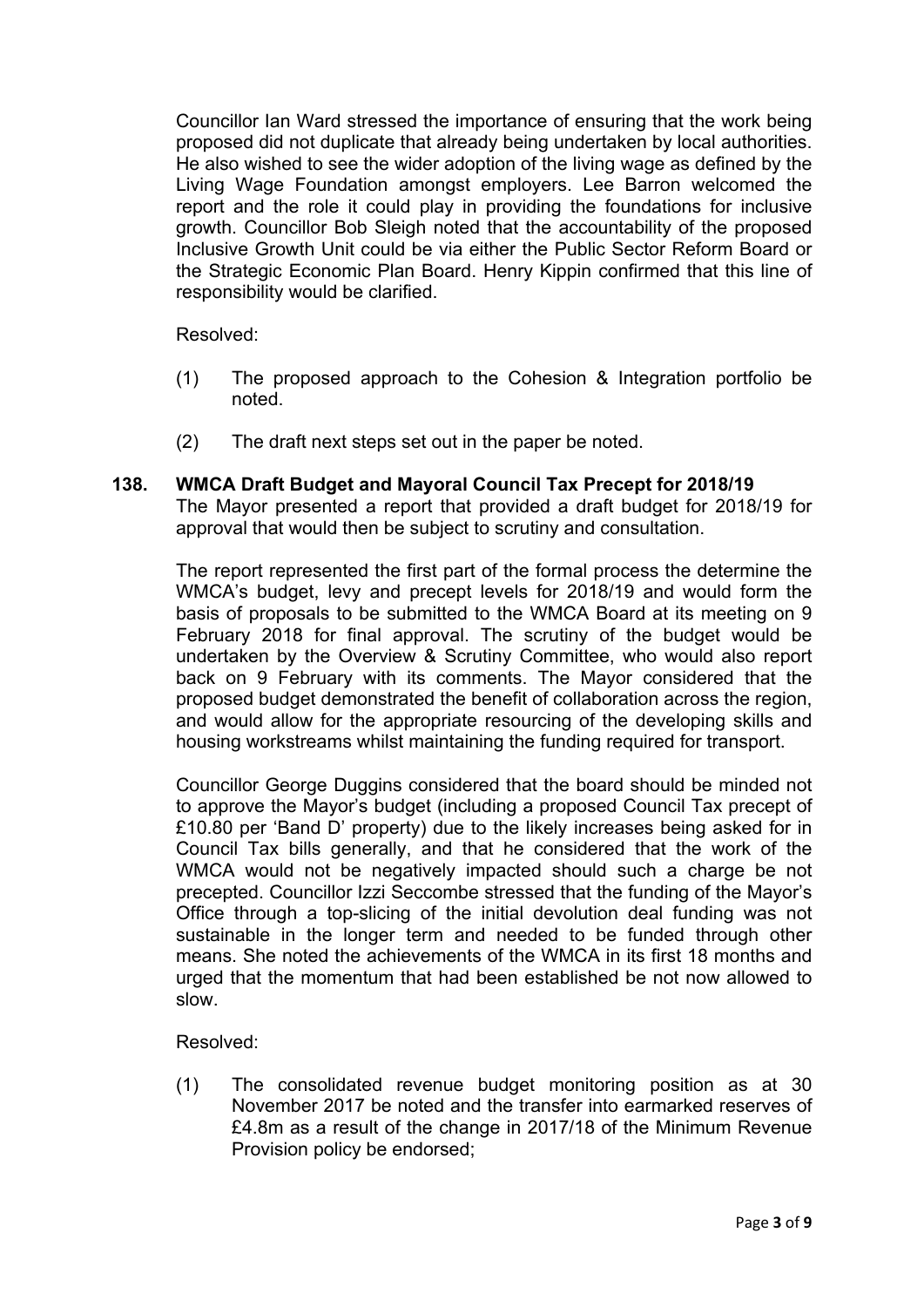- (2) The draft West Midlands Combined Authority consolidated revenue budget summarised in section 4 of the report be approved for consultation and scrutiny. This included:
	- (a) the budget requirement for transport delivery 2018/19 2020/21 comprising of three elements:
		- (i) £114.1m a year to be funded from the existing transport levy mechanism;
		- (ii) a transfer from earmarked reserves of £1.0m a year for 3 years; and
		- (iii) the investment of £0.6m into the continuation of the Apprentice Concessionary Fare for the remainder of the 2018/19 year and development funding to progress new stations work within the West Midlands rail franchise.
	- (b) the West Midlands Combined Authority Operational budget requirement for 2018/19 of £11.8m to be funded by the continuation of the £25,000 Non-Constituent Authority contribution and a Constituent Authority contribution that comprised of three elements:
		- $(i)$  the continuation of the £0.25m membership on an equal shares basis that totalled £1.75m;
		- (ii) a £0.17m fee on an equal shares basis totalling £1.19m with regard to the delivery of outcomes of the West Midlands Combined Authority Commissions that were consistent with the plans taken through the WMCA Board prior to the 2018/19 financial year; and
		- (iii) a fee of £1.71m representing costs already incurred and funded by the Constituent Authorities in 2017/18 within the Transport Levy and funded on the basis of population in relation to corporate services that supported the West Midlands Combined Authority Operational budget that were to be accounted for under the Operational budget.
- (3) It be agreed that the WMCA Board was not minded to approve the Mayor's budget, including a Council Tax Precept of £10.80 that comprised of:
	- (a) £2.00 in relation to the costs of the Mayoral Office and Network Resilience responsibilities;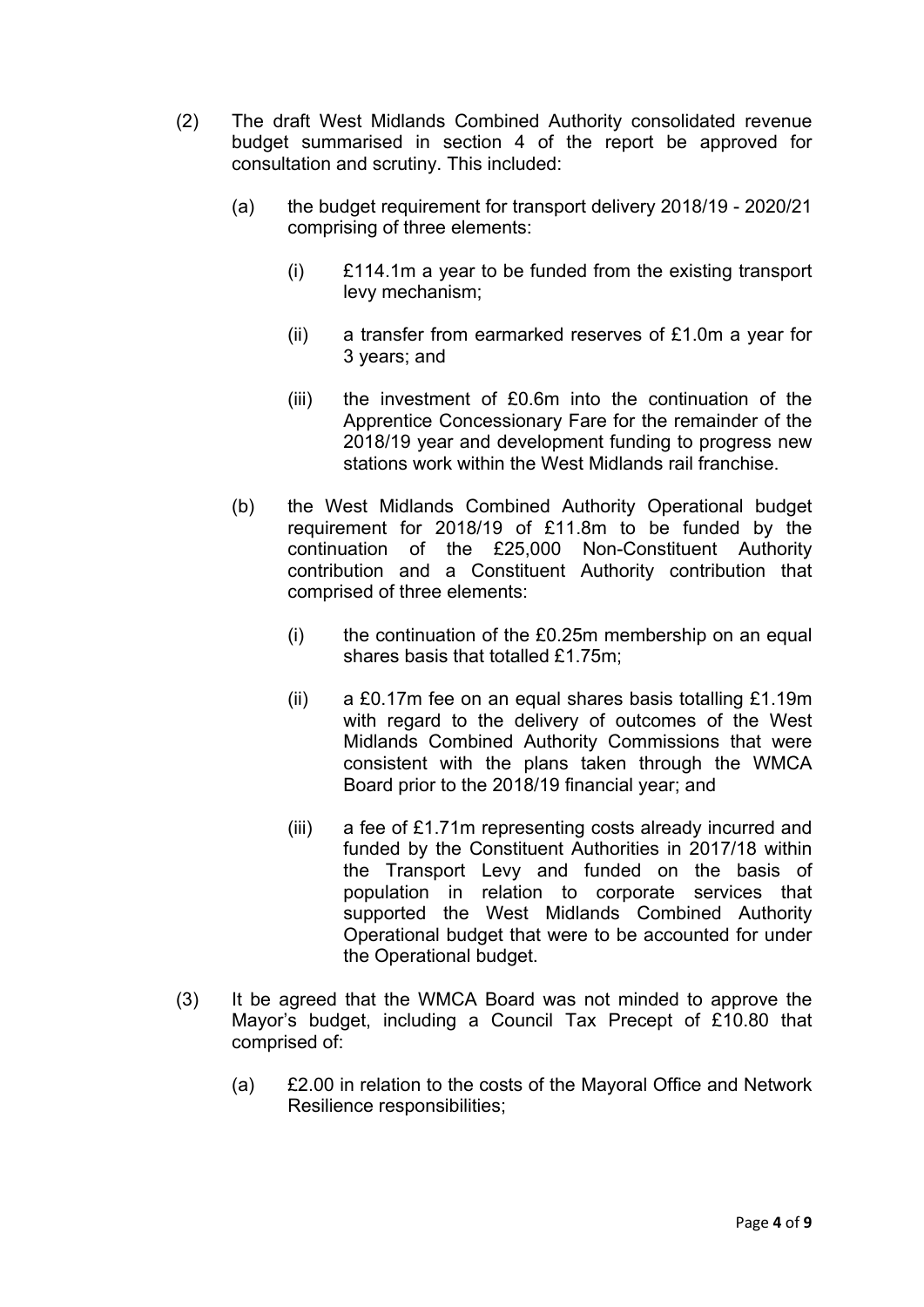(b) £8.80 in relation to the funding of the West Midlands Combined Authority Investment Programme to provide funding for cycling, park and ride facilities at key rail stations and Sprint bus priority schemes within the West Midlands Combined Authority's Investment Programme,

subject to the outcome of the scrutiny process and consultation and objection deadline of 8 February 2018, as set out in section 6.3 of the report.

- (4) The West Midlands Combined Authority Medium Term Financial Plan, as set out in paragraph 7.2 and table 8 of the report, be endorsed.
- (5) The Transport Capital Programme, as set out in section 8 and table 9 of the report, be approved for consultation and scrutiny.
- (6) The planned spend on the Investment Programme over the 3 year period, as set out in section 9 of the report be noted.

[NB. In accordance with The Combined Authorities (Finance) Order 2017, the votes cast by those members eligible to vote on this resolution were as follows:

### For: (6)

Councillor Peter Bilson, Councillor Sean Coughlan, Councillor George Duggins, Councillor Brigid Jones, Councillor Syeda Khatun and Councillor Ian Ward.

## Against: (3)

Councillor Ian Courts, Councillor Patrick Harley and Councillor Bob Sleigh.]

### **139. Progress Update on the West Midlands Combined Authority Investment Programme**

Councillor Izzi Seccombe presented a report on the progress made in the last 18 months following the establishment of the WMCA's Investment Programme in securing funding streams, along with the implications for project ranking and scheduling should the funding not be achieved in line with the timescales originally envisaged.

The original devolution agreement with the Government provided for investment in the West Midlands of £8bn, of which £6bn would be received from sources external to the WMCA and £2bn generated from a range of new sources of finance, including potential new fiscal freedoms for the WMCA. The report provided further details on the current overall funding position of the Investment Programme, along with proposing that the scheduling of investment decisions within the Investment Programme be undertaken so as to WMCA investments realised the greatest economic impact.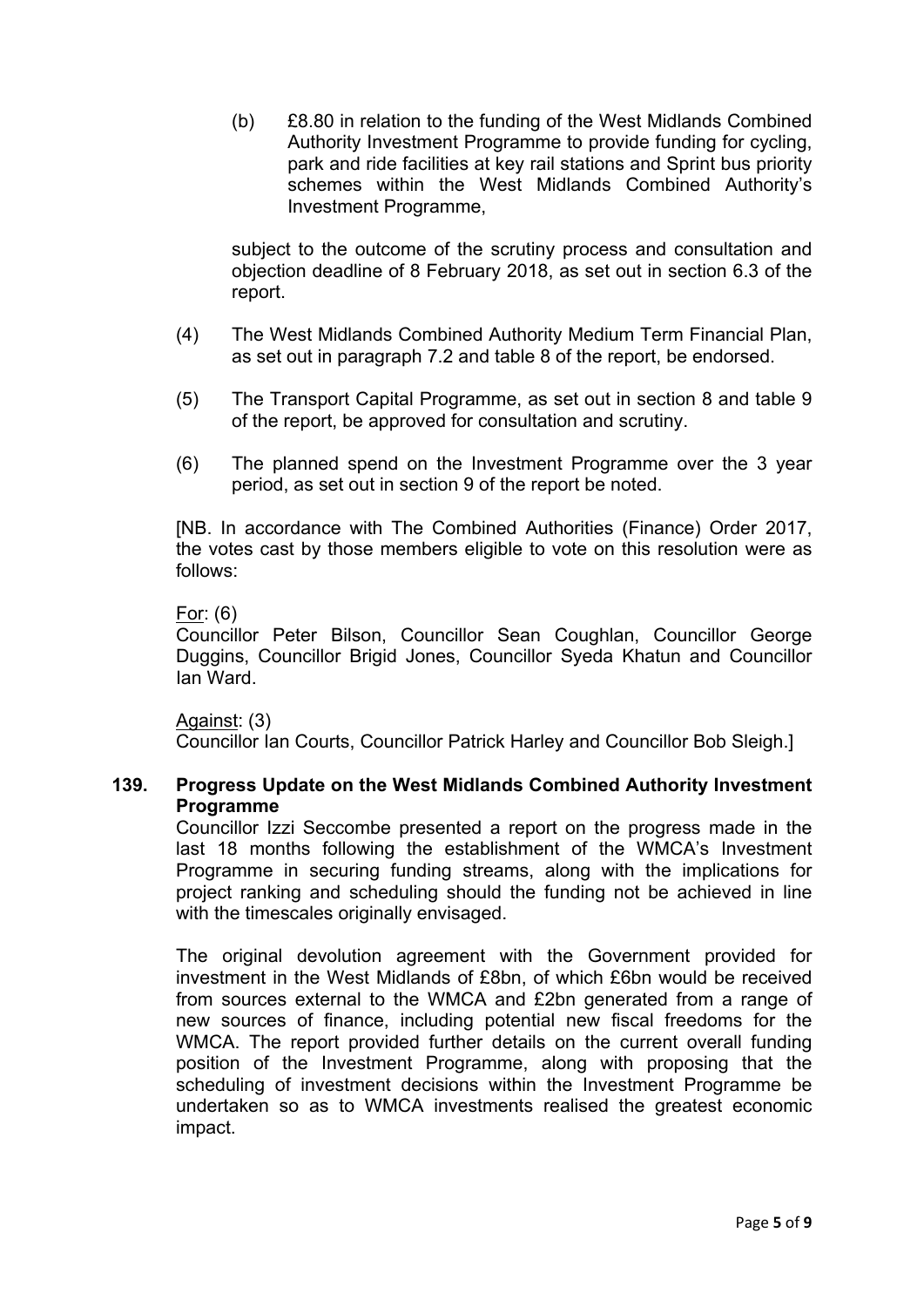Councillor Ian Ward expressed his disappointment that the East Birmingham - Solihull Metro extension was not included within the funding proposals. Laura Shoaf, Managing Director of Transport for West Midlands, indicated that the Government was aware of the scheme, but that work was still being undertaken to determine the exact route. Once this work had concluded, a formal business case would be submitted to the Government.

Resolved:

- (1) The progress update be noted in relation to the £8.0bn Investment Programme agreed by the West Midlands Combined Authority on November 2015 and funded by:
	- (a) £2.0bn of funding generated by the West Midlands Combined Authority; and
	- (b) £6.0bn of other funding sources, including Constituent Members' internally generated funds, Central Government grants and 3rd party contributions.
- (2) The current funding position of the Investment Programme 18 months after the establishment of the West Midlands Combined Authority be noted.
- (3) In relation to the £2.0bn funding intended to be generated by the West Midlands Combined Authority:
	- (a) The inclusion of the intended Mayoral Precept for 2018/19 included within the West Midlands Combined Authority Draft Budget and Mayoral Council Tax Precept be noted.
	- (b) The continued work with Central Government on providing the power to introduce a Business Rates supplement as envisaged in the first Devolution Deal be noted, taking account of proposals for levying within local arrangements, particularly in relation to Business Improvement Districts.
	- (c) The work planned in the final quarter of the 2017/18 financial year for Finance Directors to agree an approach that confirmed the contribution of locally generated Business Rates to fund the Investment Programme be endorsed.
	- (d) An approach whereby the West Midlands Combined Authority was consulted with prior to any future changes to Business Rates income forecasts, such as the development of Enterprise Zones, be endorsed; and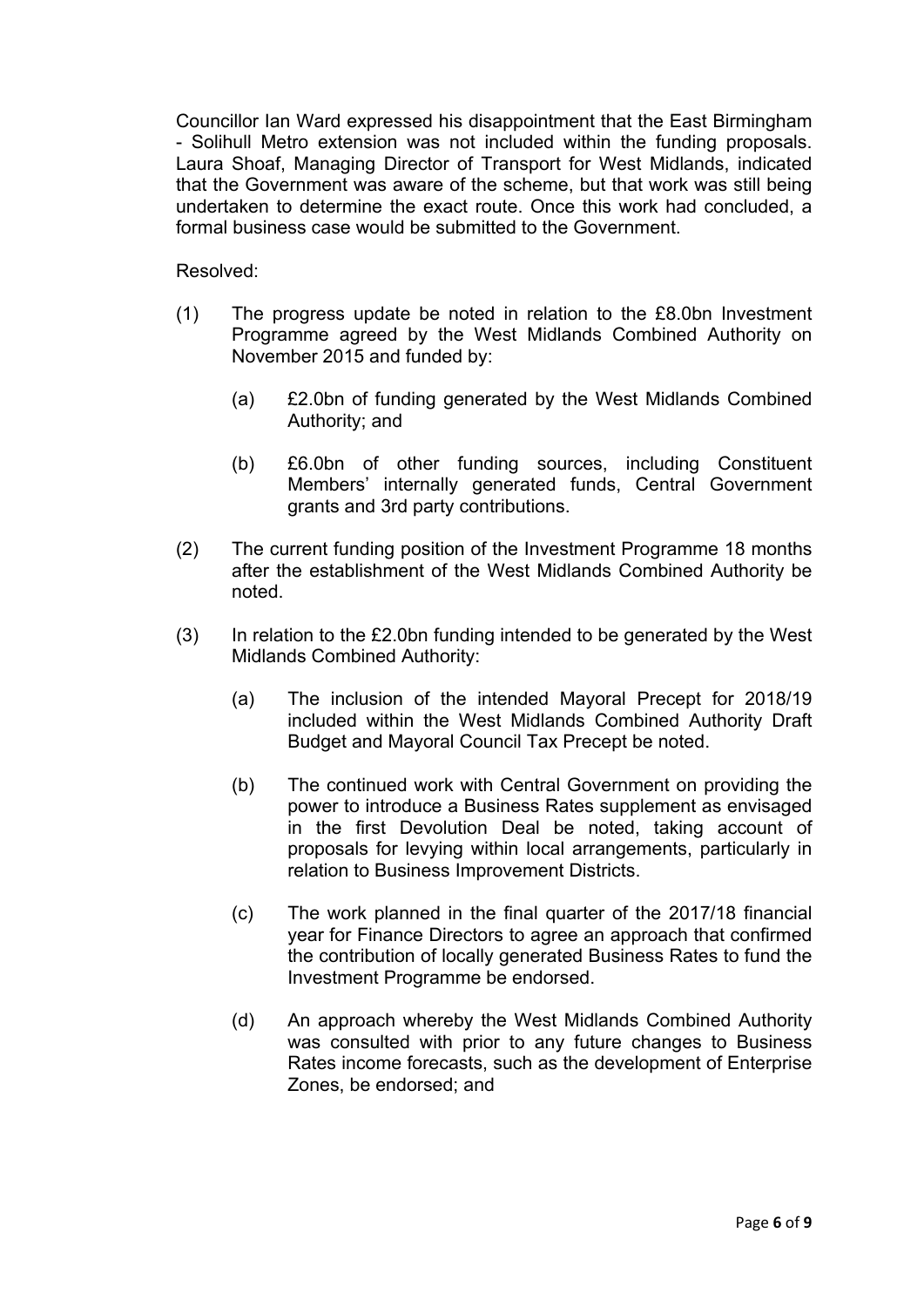- (e) The delivery of a process with Leaders of Constituent Authorities, Chief Executives and Finance Directors to sequence the Investment Programme based on the current assessment of when funding streams would be realised be endorsed. This should then align to specific project approvals only where funding had been or was likely to be secured.
- (4) Authority be delegated, in relation to the wider funding of the Investment Programme, to the Director of Finance in consultation with the Portfolio Lead for Finance & Investments to work with Constituent Authority Finance Directors to confirm and establish accountable leads for each element of the Investment Programme, together with plans and dates by which funding would be secured.
- (5) A governance review to confirm the appropriate programme governance to be implemented to provide assurance to the WMCA Board, based on the updated review of programme delivery and funding, be endorsed.

# **140. WMCA Borrowing Powers and Amendments to Key Route Network**

Councillor Izzi Seccombe presented a report seeking to ensure the WMCA was able to enter into the necessary agreements with Government to amend existing statute to enable it to borrow for all of the functions attributable to it, along with proposing changes to the Key Route Network.

The Cities and Devolution Act 2016 amended previous legislation so as to allow for combined authorities to borrow in relation to any function, in addition to transport, which was specified in regulations. The WMCA had been in discussions with HM Treasury and the Department for Communities & Local Government with a view to commencing the process to obtain the necessary powers and consents in respect of all of its functions. In addition, and for the purposes of efficiency in terms of the Parliamentary process, the amendment to the regulations was also intended to cover some necessary amendments to the WMCA's Key Route Network.

## Resolved:

- (1) Authority be delegated to the WMCA Section 151 officer together with the WMCA Monitoring Officer, subject to consultation with the appropriate Portfolio Lead, to approve the amendment to statutory regulations which amended the WMCA borrowing powers as set out in the report, subject to:
	- (a) The additional borrowing powers sought being fully aligned to the WMCA's statutory functions as detailed within the West Midlands Combined Authority Orders.
	- (b) Each Constituent Authority approving a complementary paper through their Cabinet to provide approval to the WMCA for these new borrowing powers; and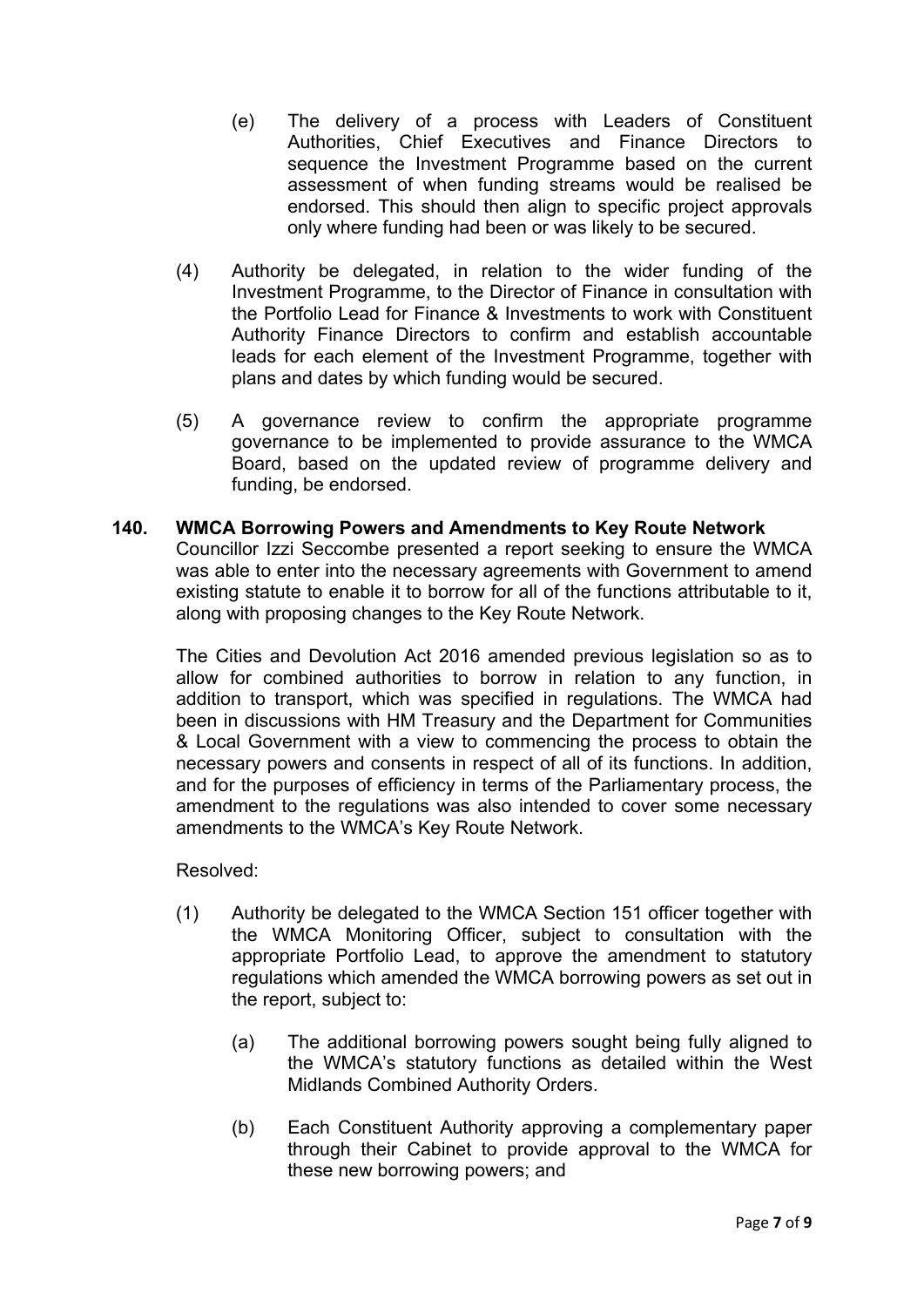- (c) The two WMCA officers detailed above to enter into the agreement with HM Treasury, subject to consultation with the appropriate Portfolio Lead, based on confirmation of (b) above from each of the seven Constituent Local Authorities.
- (2) The WMCA borrowing cap be approved as agreed with HM Treasury as follows:

| 2018/19 | £487.5m |
|---------|---------|
| 2019/20 | £662.9m |
| 2020/21 | £867.3m |

(3) Authority be delegated to the WMCA Section 151 officer together with the WMCA Monitoring Officer, subject to consultation with the appropriate Portfolio Lead, to approve the amendment to the Key Route Network as detailed within the report, after receiving confirmation that the amendments had been approved by each Constituent Authority.

# **141. Report of the Commission on Gangs & Violence: 'Uniting to Improve Safety'**

The board received an update from David Jamieson, West Midlands Police & Crime Commissioner, on the findings of the Commission on Gangs and Violence that he had established in 2016 following an increase in gang related violence within Birmingham. The commission, chaired by Revd Dr Carver Anderson, was a community-led group consisting of statutory partners and a network of specialist providers who worked with gang members, those at risk of becoming involved in gangs and family members affected by gang activity.

Ashley Bertie, Senior Assistant Police & Crime Commissioner, indicated that the report made 24 recommendations to help tackle gang-related activity and a number of these had cross-sector implications, particularly in respect of the WMCA's skills and mental health workstreams. An action plan was being developed to help implement the recommendations, and the Police & Crime Commissioner had committed £2m towards the cost of this work.

Councillor Sean Coughlan welcomed the report, particularly its recognition of the need for more early support for schools and parents with children identified as having behavioural challenges. Councillor Bob Sleigh requested that the Police & Crime Commissioner work closely with local authority Leaders within the region to discuss how best to implement the recommendations contained within the Commission's report.

## Resolved:

The report on the Commission on Gangs and Violence be noted, and the ongoing participation in the Commission and the implementation of the report's recommendations, to be discussed further between the Police & Crime Commissioner and local authority Leaders, be agreed.